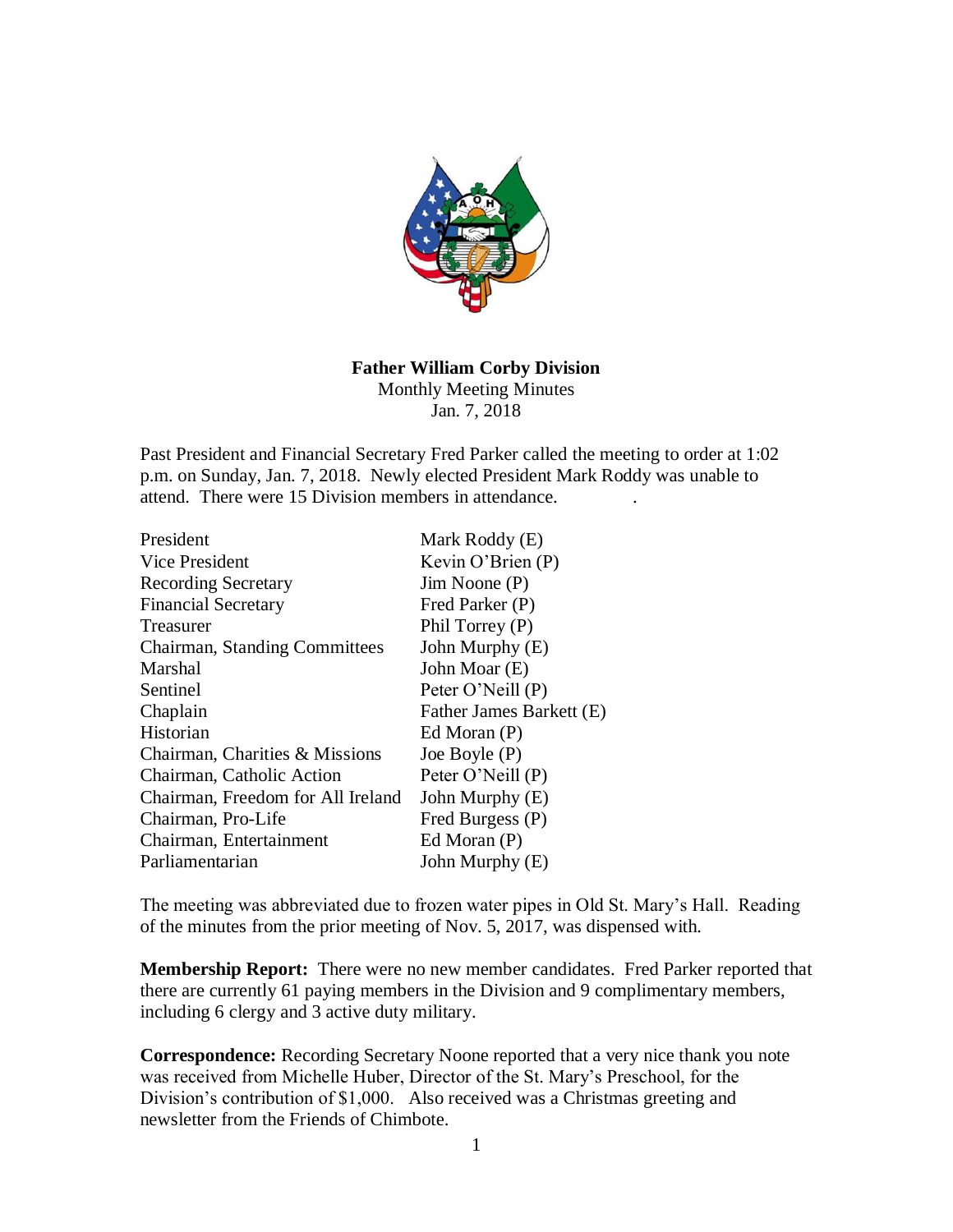## **Committee Reports:**

- Entertainment Committee: Committee Chair Ed Moran distributed information on the following schedule of events:
	- o Monday, Jan. 22, showing of the movie, "The Informer," starring Victor McLaglen ("The Quiet Man"). John Ford won Best Director award for this movie, made in 1935.
	- o Monday, Feb. 12, Book Club discussion of "Orangutan," a memoir by Colin Broderick and sequel to "That's That," Broderick's previous work.
	- o Monday, March 12, Book Club discussion of "The Country Girls" by Edna O'Brien. Because of this book O'Brien had to leave Ireland and moved to England.
	- o Monday, March 26, showing of the movie, "The Irish Rebellion," narrated by Liam Neeson.

All events are in the basement of the Auld Shebeen Restaurant in Fairfax City. There is free parking in the garage across the street. Every Monday evening there are food specials priced at \$9.95 or less, regardless of the menu prices.

- Catholic Action Committee. Committee Chair Peter O'Neill remarked about the impressive vibrancy of the Diocese of Arlington and its commitment to social action. With 70 parishes and six missions, the diocese had 73 men and women in formation for religious life and 45 men in formation for diocesan priesthood at the end of 2017. Also during the year the diocesan's Catholic Charities served some 18,000 meals to the homeless and distributed nearly 1 million pounds of food.
- Pro-Life Committee. Committee Chair Fred Burgess stated that a bus will transport parishioners to the annual Right to Life March in DC from the church parking lot on Friday, Jan. 19; details were in the church bulletin. He also reported that from 2016 to 2017, Planned Parenthood performed almost 7,000 fewer abortions than the prior year. While the number of abortions declined, Planned Parenthood performed some 7,000 abortions for every adoption referral.

**Treasurer's Report:** Treasure Phil Torrey reported that the Division's current bank balance is \$19,040.31. Income for the month of December was 1,110 while expenses were \$5,755.69, including \$4,950 in charitable donations.

## **Unfinished Business:**

- There was discussion of the need for a Funding Committee to address the broad issue of fundraising for the funding of charities, and the distribution of such funds. [Note: Subsequent to the meeting President Roddy announced that the first meeting of the Funding Committee would take place on Sunday, Feb. 4, following the regular Division meeting.]
- Treasurer Phil Torrey recommended that an audit be done on the Division's financial records.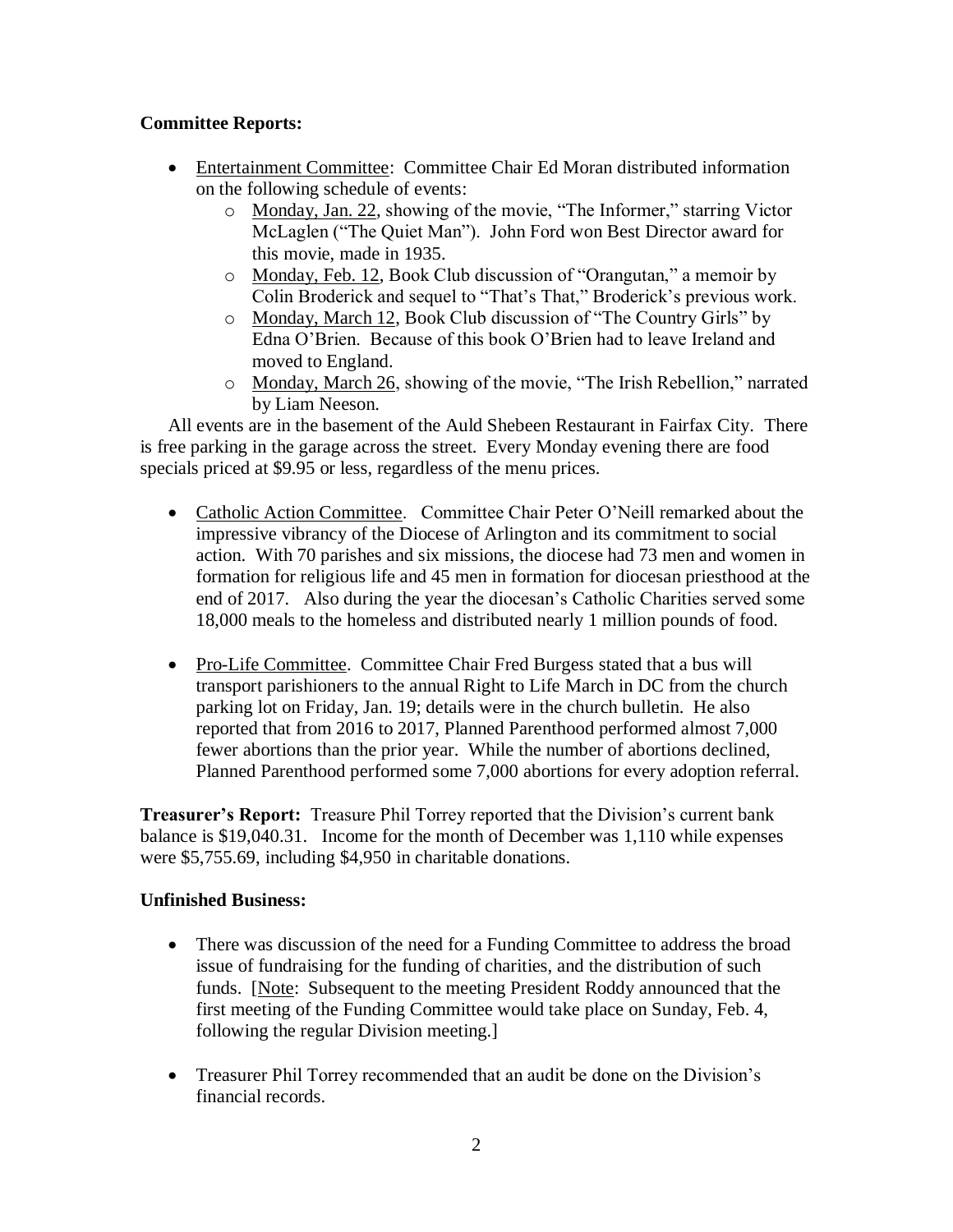### **New Business/Upcoming Events:**

- Fred Parker noted that the Division will once again support Hypothermia Week at St. Mary's by providing a ham dinner on Sunday, Jan. 14. A total of 60-70 people, including volunteers, is expected to be served.
- The St. Patrick's Dinner Dance is scheduled for St. Patrick's Day, March 17, 2018. Mr. Parker stressed the importance of starting early to get sponsorships and silent auction items.
- The State Board will hold its quarterly meeting on Saturday, Feb. 3, at St. Michael's in Annandale. The meeting will be followed by Major Degree exemplification.
- Color guards are needed for the St. Patrick's Day parades on Saturday, March 3, in Alexandria and Sunday, March 11, in DC. Volunteers are needed; see Patrick McGinty. A motion was made by Mr. Parker to buy a \$150 ad in the program for the Alexandria parade; the motion was passed unanimously.

### **Good and Welfare of the Order:**

- Past Division presidents were recognized.
- Historian's Report: Historian Ed Moran distributed two documents: (1) A monthly calendar showing important developments in Irish history for the month of January and the day/year on which they occurred; (2) a brief account of the Stone Age settlers of Ireland.
- Prayers were offered for the people of Chimbote, military members serving on active duty, first responders and those in law enforcement, and for those impacted by the recent hurricanes in Texas, Florida, Puerto Rico and the Caribbean. Also for John Moar, Hugh Conway, Corinne Frassa, Joe Boyle, Jack Devaney, Steve Payne, Mary Parker, John McGovern's wife, Kathy Dettmar, Toni Kottman, Tim Dwyer, David Joe Payne, John McAnaw, and Joseph Delaney's wife.

[Note: Longtime Division member John Moar passed away on Jan. 11; his funeral took place on Jan. 22 in St. Mary's Church; internment was in St. Mary's Historic Church Cemetery. A Division honor guard participated in the funeral.]

• Prayers were offered for the deceased, including Bob Hickey, Kathy Prindle, Kelly Elizabeth Baker, Kathy Caigoy, Sean Copeland, Eileen Devaney, Bob Ferguson, Tom Gallagher, Jim Kroell, John McCole, Father Moran, Greg O'Brien, Beth Ann Strehle, Lena Restivo, Mary "Dee" McLaughlin, Ethel Payne, Joan Nielsen, Paul Kourtz, Ethel Page, Eleanor Moar, and Dale Silbaugh, and Dennis Halpin's mother, Rita Foley Halpin.

There being no further business, President Parker adjourned the meeting at 1:32 p.m.